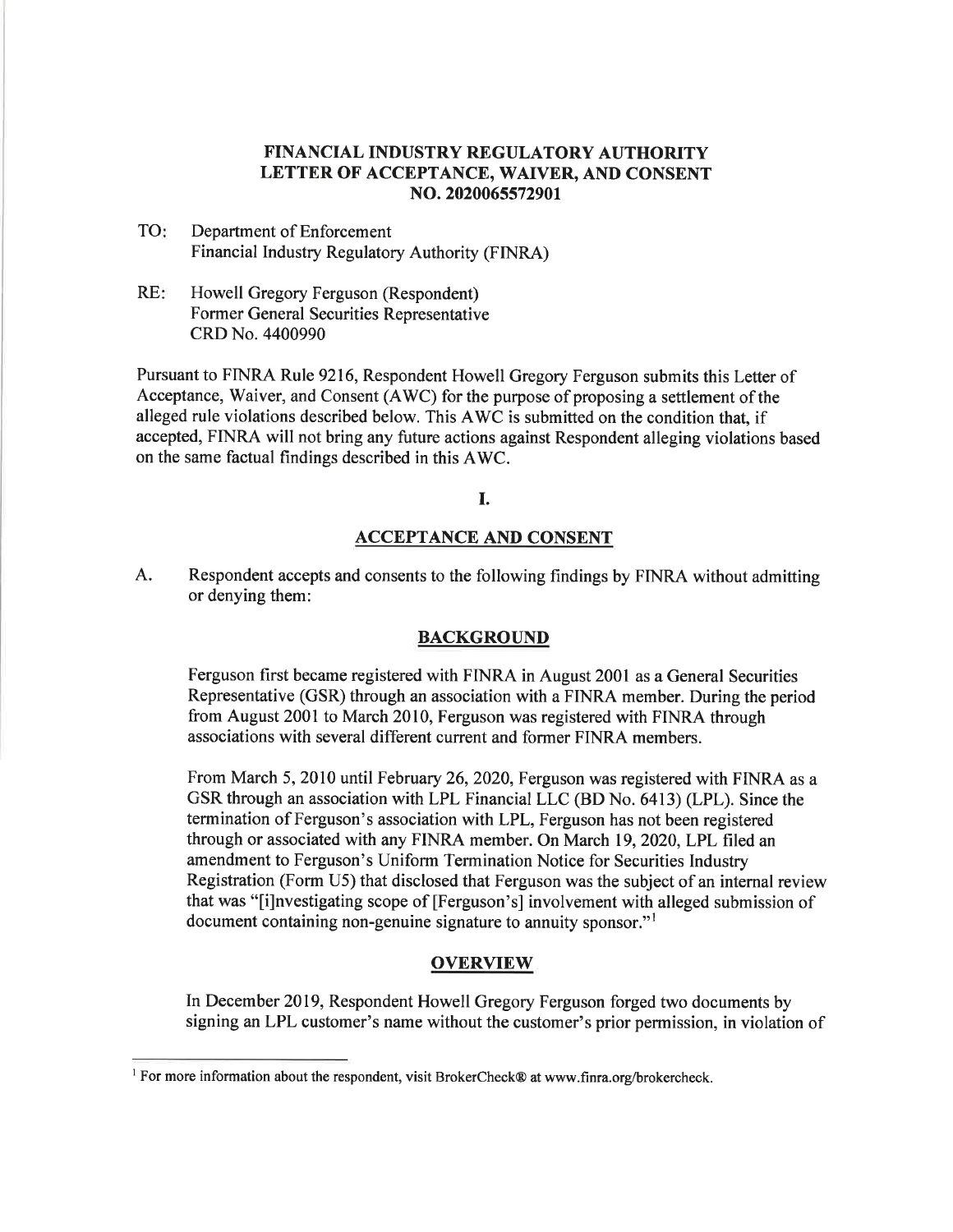FINRA Rule 2010. In May 2020, after FINRA initiated an investigation of Ferguson's conduct, Ferguson falsely denied signing the customer's name in response to a request FINRA issued pursuant to FINRA Rule 8210. As a result, Ferguson violated FINRA Rules 8210 and 2010.

#### FACTS AND VIOLATIVE CONDUCT

This matter originated from the filing of a Form U5 amendment by LPL with respect to Ferguson.

#### **Forgery**

FINRA Rule 2010 requires associated persons to "observe high standards of commercial honor and just and equitable principles of trade" in the conduct of their business. Forgery occurs when one person signs another person's name or initials on a document without the other person's prior permission. Forgery is a violation of Rule 2010.

On December 31, 2019, Ferguson signed a customer's name on two forms to request required minimum distributions from two annuities the customers owned to a bank account owned by the customer, in order to meet the 2019 deadline for the customer's annual required minimum distributions. Ferguson signed the customer's name on the forms without the customer's prior permission. He then caused those forms to be submitted to the annuity companies.

Therefore, Ferguson violated FINRA Rule 2010.

### Providing a False Statement to FINRA Staff

FINRA Rule 8210 requires member firms and associated persons to provide information requested by FINRA during the course of an investigation. Inherent in the obligation to provide information to FINRA is the obligation to provide truthful and accurate information. Intentionally providing false or misleading information to FINRA Staff in response to a FINRA Rule 8210 request violates FINRA Rules 8210 and 2010.

During May 2020, Ferguson provided false written statements to FINRA, including a false denial that he had signed the customer's name on the forms, in response to a request for information that FINRA issued pursuant to FINRA Rule 8210. Eight months later, during January 2021, after FINRA obtained Ferguson's 2019 emails about the forms, and requested information from Ferguson about those emails, Ferguson recanted his false statements and admitted that he had signed the customer's name without her permission.

Therefore, Ferguson made false statements to FINRA in violation of FINRA Rules 8210 and 2010.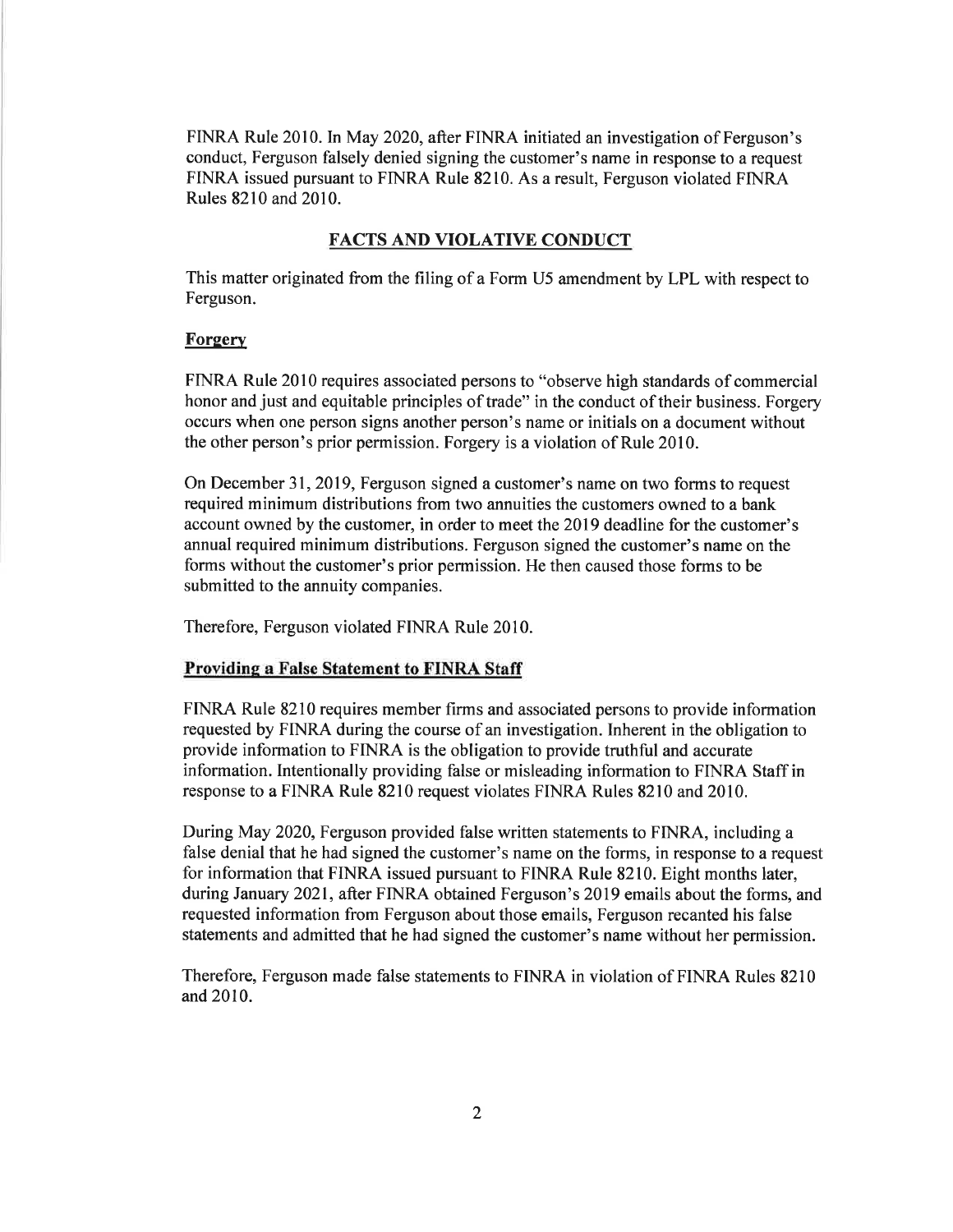- B. Respondent also consents to the imposition of the following sanctions:
	- a a two-year suspension from associating with any FINRA member in all capacities and
	- a a \$10,000 fine.

The fine shall be due and payable either immediately upon reassociation with a member firm or prior to any application or request for relief from any statutory disqualification resulting from this or any other event or proceeding, whichever is earlier.

Respondent specifically and voluntarily waives any right to claim an inability to pay, now or at any time after the execution of this AWC, the monetary sanction imposed in this matter.

Respondent understands that if he is barred or suspended from associating with any FINRA member, he becomes subject to a statutory disqualification as that term is defined in Article III, Section 4 of FINRA's By-Laws, incorporating Section 3(a)(39) of the Securities Exchange Act of 1934. Accordingly, he may not be associated with any FINRA member in any capacity, including clerical or ministerial functions, during the period of the bar or suspension. See FINRA Rules 8310 and 8311.

The sanctions imposed in this AWC shall be effective on a date set by FINRA,

## II.

## WAIVER OF PROCEDURAL RIGHTS

Respondent specifically and voluntarily waives the following rights granted under FINRA's Code of Procedure:

- A. To have a complaint issued specifying the allegations against him;
- B. To be notified of the complaint and have the opportunity to answer the allegations in writing;
- C. To defend against the allegations in a disciplinary hearing before a hearing panel, to have a written record of the hearing made, and to have a written decision issued; and
- D. To appeal any such decision to the National Adjudicatory Council (NAC) and then to the U.S. Securities and Exchange Commission and a U.S. Court of Appeals.

Further, Respondent specifically and voluntarily waives any right to claim bias or prejudgment of the Chief Legal Officer, the NAC, or any member of the NAC, in connection with such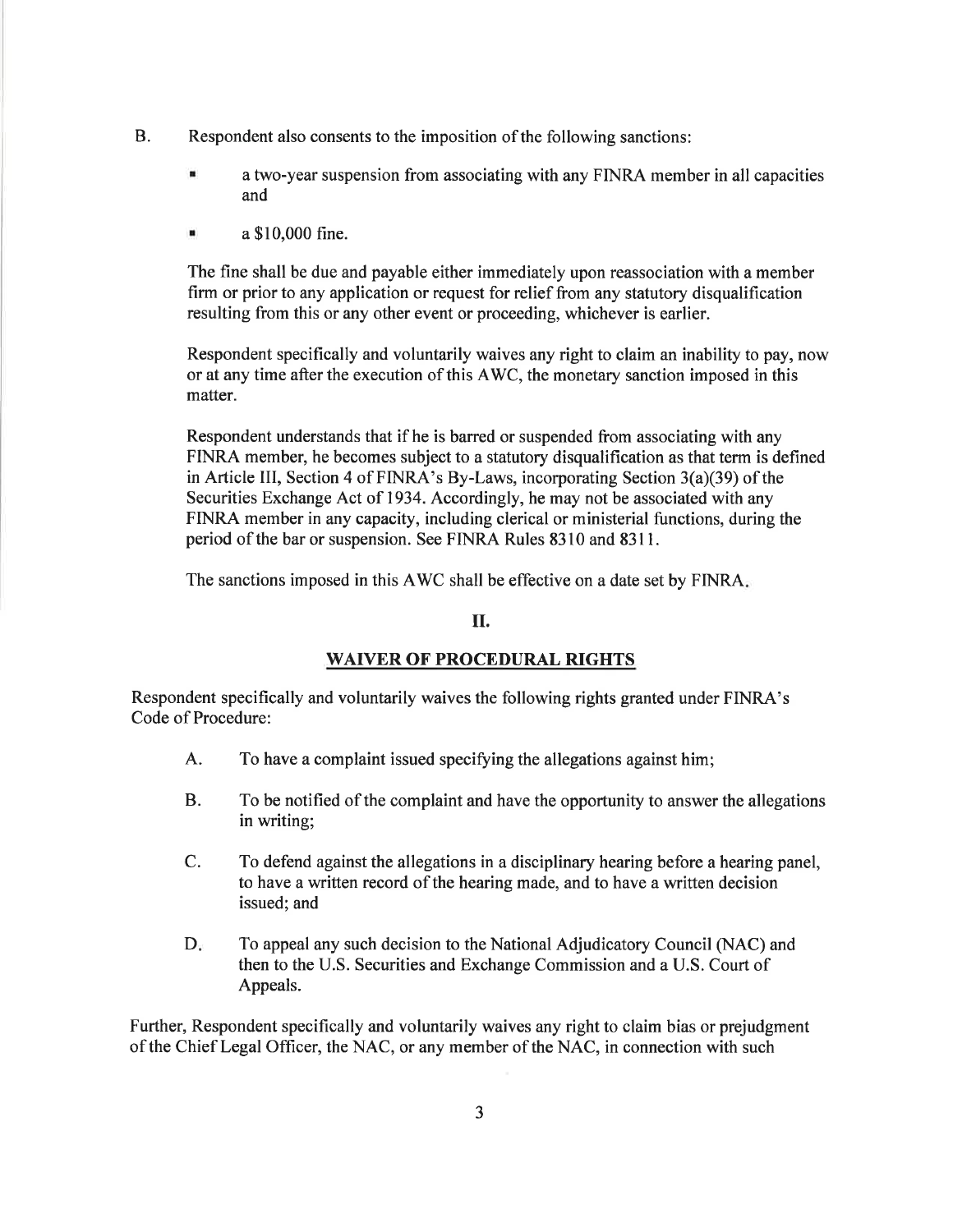person's or body's participation in discussions regarding the terms and conditions of this AWC, or other consideration of this AWC, including its acceptance or rejection.

Respondent further specifically and voluntarily waives any right to claim that a person violated the ex parte prohibitions of FINRA Rule 9143 or the separation of functions prohibitions of FINRA Rule 9144, in connection with such person's or body's participation in discussions regarding the terms and conditions of this AWC, or other consideration of this AWC, including its acceptance or rejection.

#### III.

### OTHER MATTERS

Respondent understands that:

- A. Submission of this AWC is voluntary and will not resolve this matter unless and until it has been reviewed and accepted by the NAC, a Review Subcommittee of the NAC, or the Office of Disciplinary Affairs (ODA), pursuant to FINRA Rule 9216;
- B. If this AWC is not accepted, its submission will not be used as evidence to prove any of the allegations against Respondent; and
- C. If accepted:
	- 1. this AWC will become part of Respondent's permanent disciplinary record and may be considered in any future action brought by FINRA or any other regulator against Respondent;
	- 2. this AWC will be made available through FINRA's public disclosure program in accordance with FINRA Rule 8313;
	- $3.$  FINRA may make a public announcement concerning this agreement and its subject matter in accordance with FINRA Rule 8313; and
	- 4. Respondent may not take any action or make or permit to be made any public statement, including in regulatory filings or otherwise, denying, directly or indirectly, any finding in this AWC or create the impression that the AWC is without factual basis. Respondent may not take any position in any proceeding brought by or on behalf of FINRA, or to which FINRA is a party, that is inconsistent with any part of this AWC. Nothing in this provision affects Respondent's right to take legal or factual positions in litigation or other legal proceedings in which FINRA is not a party. Nothing in this provision affects Respondent's testimonial obligations in any litigation or other legal proceedings.